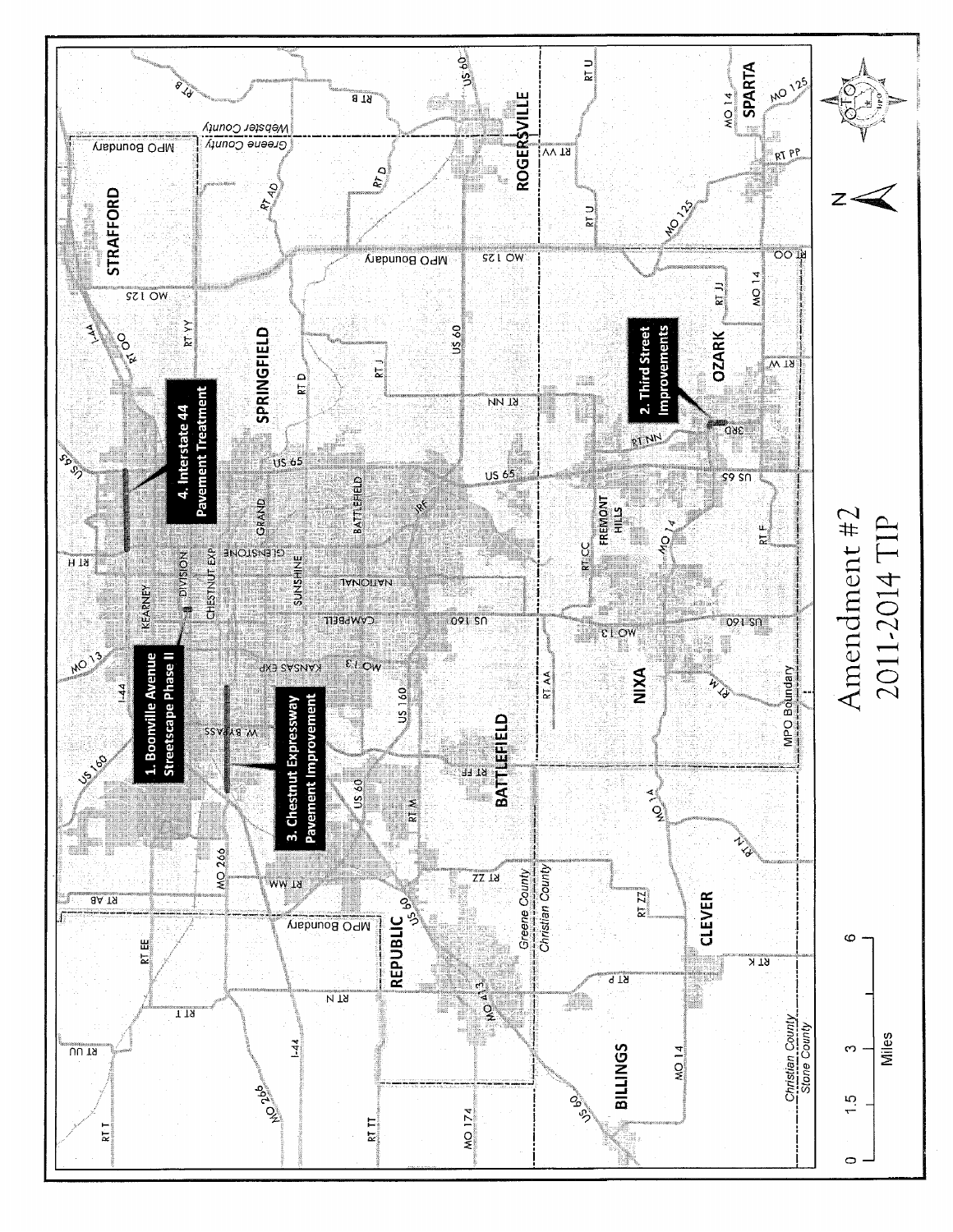### PROGRAMMED IMPROVEMENTS -Enhancements-

| ORIGINAL |  |
|----------|--|
|----------|--|

|                                                                                                  |                                                                                                                         |                |                                         |                         |  |                |    | <b>Fiscal Year</b> |      |                   |
|--------------------------------------------------------------------------------------------------|-------------------------------------------------------------------------------------------------------------------------|----------------|-----------------------------------------|-------------------------|--|----------------|----|--------------------|------|-------------------|
|                                                                                                  | <b>ENHANCEMENTS- CITY OF SPRINGFIELD</b>                                                                                | <b>Funding</b> |                                         | 2011                    |  | 2012           |    | 2013               | 2014 | <b>TOTALS</b>     |
| <b>Project Title:</b>                                                                            | <b>BOONVILLE AVENUE NORTH PHASE II</b>                                                                                  | ୍ର             | FHWA(ENH)<br><b>MoDOT</b>               | 9,600                   |  |                |    |                    |      | 9,600             |
| <b>MoDOT#</b><br>TIP #                                                                           | <b>EN1109</b>                                                                                                           | ш              | Local<br>Other                          | 2,400                   |  |                | Ψ  |                    |      | 2,400             |
| <b>Description:</b>                                                                              | Construction of 680 feet of streetscape<br>improvements along Boonville Avenue from<br>Court Street to Division Street. | <b>ROW</b>     | FHWA(<br><b>MoDOT</b><br>Local<br>Other |                         |  |                | \$ |                    |      |                   |
| <b>Federal Source Agency</b><br><b>Federal Funding Category</b><br><b>MoDOT Funding Category</b> | <b>FHWA</b><br>Enhancements                                                                                             | $\leq$<br>Ö    | FHWA(ENH)<br>MoDOT<br>Local             | \$<br>273,116<br>68,279 |  | ۰.             |    |                    |      | 273,116<br>68,279 |
| <b>Work or Fund Category</b><br><b>Total Project Cost</b>                                        | Construction<br>\$353,395                                                                                               |                | Other                                   |                         |  | ۰              | Ъ  |                    |      |                   |
| Source of Local Funds: City of Springfield 1/4 cent sales tax                                    |                                                                                                                         | $\frac{1}{2}$  | <b>TOTAL</b>                            | 353,395                 |  | $\blacksquare$ | S  |                    |      | 353,395           |

#### PROPOSED

|                                                               |                                          |          |                |    |         |      | <b>Fiscal Year</b>       |  |      |               |
|---------------------------------------------------------------|------------------------------------------|----------|----------------|----|---------|------|--------------------------|--|------|---------------|
|                                                               | <b>ENHANCEMENTS- CITY OF SPRINGFIELD</b> |          | <b>Funding</b> |    | 2011    | 2012 | 2013                     |  | 2014 | <b>TOTALS</b> |
|                                                               |                                          |          |                |    |         |      |                          |  |      |               |
| <b>Project Title:</b>                                         | <b>BOONVILLE AVENUE NORTH PHASE II</b>   |          | FHWA(ENH)      |    |         |      | $\overline{\phantom{0}}$ |  |      |               |
|                                                               |                                          |          | g MoDOT        |    |         |      |                          |  |      |               |
| <b>MoDOT#</b>                                                 |                                          |          | Local          |    |         |      |                          |  |      |               |
| TIP #                                                         | <b>EN1109</b>                            |          | Other          |    |         |      |                          |  |      |               |
| Description:                                                  | Construction of 680 feet of streetscape  |          | FHWA(          | ₼  |         |      |                          |  |      |               |
|                                                               | improvements along Boonville Avenue from |          | $\geq$ MoDOT   |    |         |      |                          |  |      |               |
|                                                               | Court Street to Division Street.         | $\alpha$ | _ocal          |    |         |      |                          |  |      |               |
|                                                               |                                          |          | Other          |    |         |      |                          |  |      |               |
| <b>Federal Source Agency</b>                                  | <b>FHWA</b>                              |          | FHWA(ENH)      | \$ | 353,395 |      | ۰.                       |  |      | 353,395       |
| <b>Federal Funding Category</b>                               | Enhancements                             | $\leq$   | MoDOT          |    |         |      |                          |  |      |               |
| <b>MoDOT Funding Category</b>                                 |                                          |          | ∟ocal          |    | 88,349  |      |                          |  |      | 88,349        |
| <b>Work or Fund Category</b>                                  | Construction                             |          | Other          |    |         |      |                          |  |      |               |
| <b>Total Project Cost</b>                                     | \$441,744                                |          |                |    |         |      |                          |  |      |               |
| Source of Local Funds: City of Springfield 1/4 cent sales tax |                                          |          | <b>TOTAL</b>   |    | 441,744 |      |                          |  |      | 441,744       |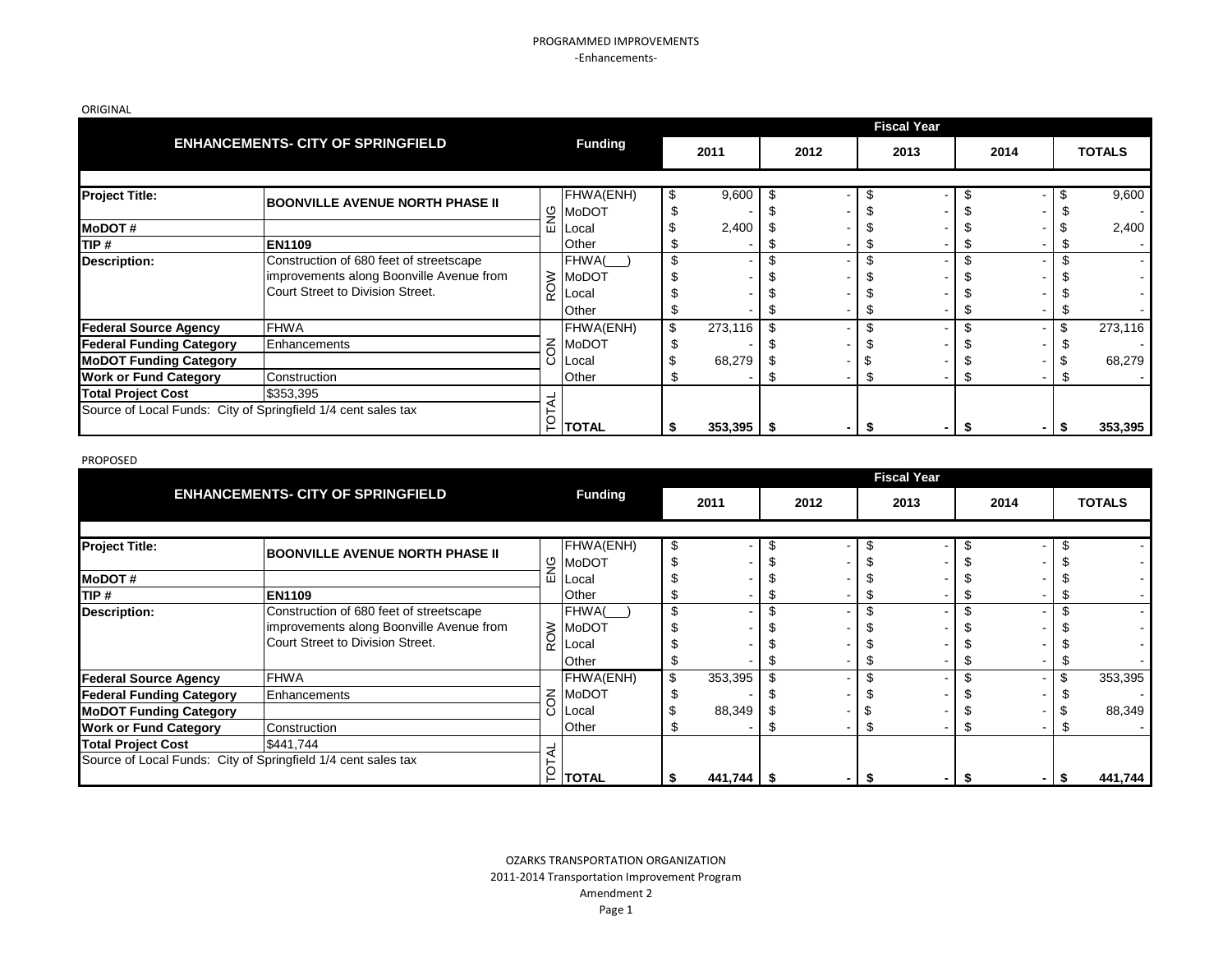### PROGRAMMED IMPROVEMENTS -Roadways-

ORIGINAL

|                                 | <b>CITY OF SPRINGFIELD</b>                                                                                       |                | <b>Funding</b>                        | 2011 | 2012     |                          |         | 2013          | 2014                  | <b>TOTALS</b>          |
|---------------------------------|------------------------------------------------------------------------------------------------------------------|----------------|---------------------------------------|------|----------|--------------------------|---------|---------------|-----------------------|------------------------|
| <b>Project Title:</b>           | <b>PAVEMENT TREATMENT ON I-44</b>                                                                                | ENG            | FHWA (I/M)<br><b>MoDOT</b>            | \$   | \$       | -                        | \$      | 33,000        | \$<br>24,000<br>7,000 | \$<br>24,000<br>40,000 |
| <b>MoDOT#</b>                   | 812358                                                                                                           |                | Local                                 |      |          |                          |         |               |                       |                        |
| TIP #                           | <b>SP1111</b>                                                                                                    |                | Other                                 |      | £        | $\blacksquare$           | Æ       |               |                       |                        |
| <b>Description:</b>             | Scoping for pavement treatment on the eastbound<br>lanes of I-44 from Glenstone Avenue (Route H) to<br>Route 65. |                | FHWA(<br>$\frac{2}{5}$ MoDOT<br>Other | \$   | \$<br>\$ | -<br>-<br>$\blacksquare$ | \$<br>Æ |               |                       |                        |
| <b>Federal Source Agency</b>    | <b>FHWA</b>                                                                                                      |                | FHWA(I/M)                             | \$   | \$       | $\blacksquare$           | \$      |               | \$<br>344,000         | 344,000                |
| <b>Federal Funding Category</b> | Interstate Maintenance                                                                                           |                | <b>MoDOT</b>                          |      |          | -                        |         |               | 86,000                | 86,000                 |
| <b>MoDOT Funding Category</b>   | Interstate and Major Bridge                                                                                      | <b>NCC</b>     | Local                                 |      |          | $\blacksquare$           |         |               |                       |                        |
| <b>Work or Fund Category</b>    | Construction                                                                                                     |                | Other                                 |      | \$       | Ξ.                       |         |               |                       |                        |
| <b>Total Project Cost</b>       | \$494,000                                                                                                        | <b>TOTAL</b>   | <b>TOTAL</b>                          | S    | \$       | $\overline{\phantom{a}}$ | - \$    | $33,000$   \$ | $461,000$ \ \$        | 494,000                |
| PROPOSED CHANGE                 |                                                                                                                  |                |                                       |      |          |                          |         |               |                       |                        |
| <b>CITY OF SPRINGFIELD</b>      |                                                                                                                  | <b>Funding</b> | 2011                                  | 2012 |          |                          | 2013    | 2016          | <b>TOTALS</b>         |                        |

#### PROPOSED CHANGE

|                                                                                                                                  | <b>CITY OF SPRINGFIELD</b>                                                                                                              |                     | <b>Funding</b>                                       | 2011       | 2012 |    | 2013 | 2016                       |   | <b>TOTALS</b>     |
|----------------------------------------------------------------------------------------------------------------------------------|-----------------------------------------------------------------------------------------------------------------------------------------|---------------------|------------------------------------------------------|------------|------|----|------|----------------------------|---|-------------------|
| <b>Project Title:</b>                                                                                                            | <b>PAVEMENT TREATMENT ON I-44</b>                                                                                                       | ु                   | FHWA(I/M)<br>MoDOT                                   | 55,000     |      | S  |      | 45,000<br>$(45,000)$ \$    |   | 45,000<br>10,000  |
| <b>MoDOT#</b><br>ITIP #                                                                                                          | 812358<br><b>SP1111</b>                                                                                                                 | 面                   | Local<br>Other                                       |            |      |    |      |                            |   |                   |
| <b>Description:</b>                                                                                                              | Pavement treatment on the eastbound lanes of I-<br>44 from Glenstone Avenue (Route H) to Route 65.                                      | ROW                 | <b>FHWA</b><br><b>MoDOT</b><br><b>Local</b><br>Other |            |      |    |      |                            |   |                   |
| <b>Federal Source Agency</b><br><b>Federal Funding Category</b><br><b>MoDOT Funding Category</b><br><b>Work or Fund Category</b> | <b>FHWA</b><br>Interstate Maintenance<br>Taking Care of the System<br>Construction                                                      | $\overline{6}$<br>ပ | FHWA(I/M)<br><b>MoDOT</b><br>Local<br>Other          | 734,000    |      |    |      | 660,600<br>$(660, 600)$ \$ |   | 660,600<br>73.400 |
| <b>Total Project Cost</b>                                                                                                        | \$789,000<br>Advance Construction with anticipated conversion in 2016. State funds coming<br>from District 8 anticipated award savings. |                     | TOTAL                                                | 789,000 \$ |      | -5 |      |                            | S | 789,000           |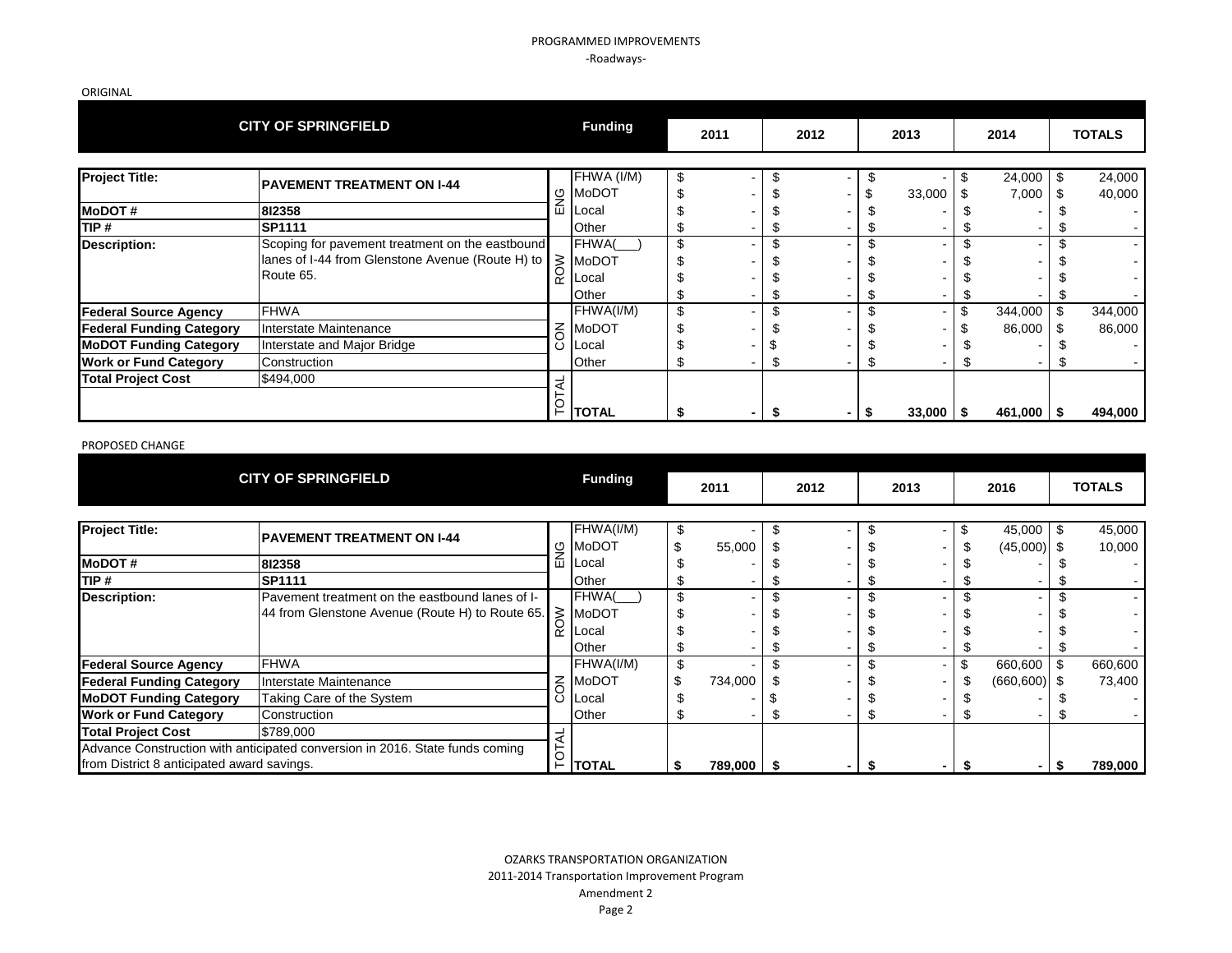## PROGRAMMED IMPROVEMENTS -Roadways-

# PROPOSED CHANGE (Addition to the TIP)

|                                                                       | <b>CITY OF SPRINGFIELD</b>                                                                         |                | <b>Funding</b>    | 2011         | 2012 | 2013 | 2016           |    | <b>TOTALS</b> |
|-----------------------------------------------------------------------|----------------------------------------------------------------------------------------------------|----------------|-------------------|--------------|------|------|----------------|----|---------------|
| <b>Project Title:</b>                                                 | <b>PAVEMENT IMPROVEMENT ON WEST</b>                                                                |                | <b>FHWA(STP)</b>  |              |      |      | 59,200         |    | 59,200        |
|                                                                       | <b>CHESTNUT</b>                                                                                    | O              | MoDOT             | 79,000       |      |      | $(59,200)$ \$  |    | 19,800        |
| <b>MoDOT#</b>                                                         | 8P2371                                                                                             | 屲              | _ocal             |              |      |      |                |    |               |
| TIP #                                                                 | <b>SP1121</b>                                                                                      |                | Other             |              |      |      |                |    |               |
| <b>Description:</b>                                                   | Pavement improvement on Chestnut Expressway                                                        |                | FHWA <sub>(</sub> |              |      |      |                |    |               |
|                                                                       | (Loop 44)_from Haseltine Road to College Street                                                    | $\geq$         | <b>MoDOT</b>      |              |      |      |                |    |               |
|                                                                       |                                                                                                    | $\alpha$       | Local             |              |      |      |                |    |               |
|                                                                       |                                                                                                    |                | Other             |              |      |      |                |    |               |
| <b>Federal Source Agency</b>                                          | <b>FHWA</b>                                                                                        |                | <b>FHWA(STP)</b>  |              |      |      | 864,000        | \$ | 864,000       |
| <b>Federal Funding Category</b>                                       | <b>STP</b>                                                                                         | $\overline{6}$ | MoDOT             | 000,080,1    |      |      | $(864,000)$ \$ |    | 216,000       |
| <b>MoDOT Funding Category</b>                                         | Taking Care of the System                                                                          | ပ              | Local             |              |      |      |                |    |               |
| <b>Work or Fund Category</b>                                          | Construction                                                                                       |                | Other             |              |      |      |                |    |               |
| <b>Total Project Cost</b>                                             | \$1,159,000                                                                                        |                |                   |              |      |      |                |    |               |
|                                                                       | Advance Construction with anticipated conversion in 2016. PE funds from MoDot District 8 operating |                |                   |              |      |      |                |    |               |
| budget. State funds coming from District 8 anticipated award savings. |                                                                                                    | p              | TOTAL             | 1,159,000 \$ |      |      |                | Ж  | 1,159,000     |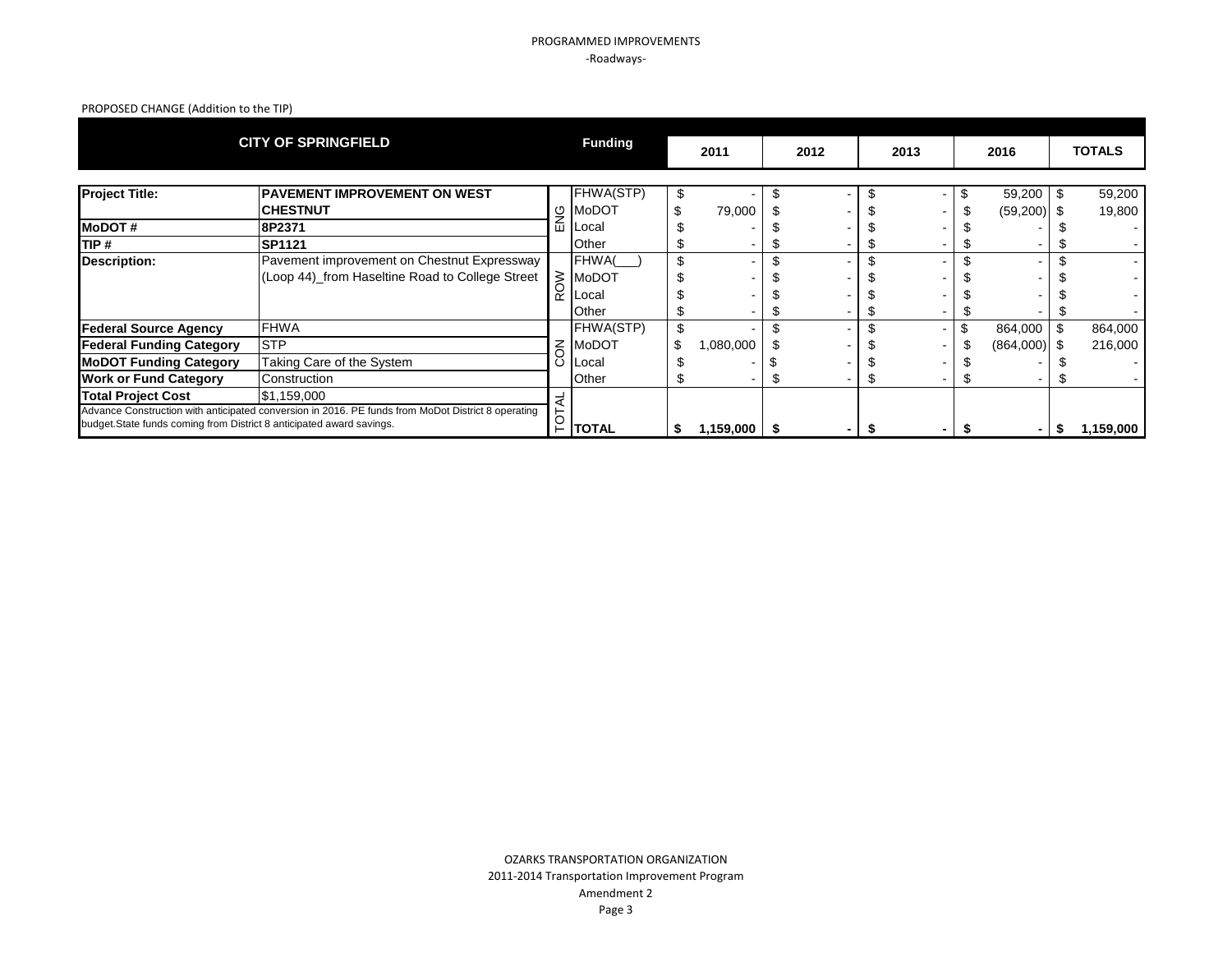### PROGRAMMED IMPROVEMENTS -Roadways-

ORIGINAL

|                                 | <b>CITY OF OZARK</b>                                |     | <b>Funding</b>      | 2011  |      | 2012 | 2013 | 2014 | <b>TOTALS</b> |
|---------------------------------|-----------------------------------------------------|-----|---------------------|-------|------|------|------|------|---------------|
|                                 |                                                     |     |                     |       |      |      |      |      |               |
| <b>Project Title:</b>           | <b>SCOPING TO IMPROVE THIRD STREET IN</b>           |     | FHWA (STP-U)        |       |      |      |      |      |               |
|                                 | <b>OZARK</b>                                        | ୍ରୁ | MoDOT               | 5,000 |      |      |      |      | 5,000         |
| <b>MoDOT#</b>                   | 8P2146                                              | 血   | <b>Local</b>        |       |      |      |      |      |               |
| TIP #                           | <b>OK1006</b>                                       |     | Other               |       |      |      |      |      |               |
| <b>Description:</b>             | Scoping to improve roadway capacity and safety      |     | FHWA (STP-U)        |       |      |      |      |      |               |
|                                 | of Third Street from the Finley River to Oak Street |     |                     |       |      |      |      |      |               |
|                                 | lin downtown Ozark.                                 |     | $\frac{1}{2}$ MoDOT |       |      |      |      |      |               |
|                                 |                                                     |     | Other               |       |      |      |      |      |               |
| <b>Federal Source Agency</b>    | <b>FHWA</b>                                         |     | FHWA (STP-U)        |       |      |      |      |      |               |
| <b>Federal Funding Category</b> |                                                     | 중   | MoDOT               |       |      |      |      |      |               |
| <b>MoDOT Funding Category</b>   | Major Projects and Emerging Needs                   | ပ   | Local               |       |      |      |      |      |               |
| <b>Work or Fund Category</b>    | Scoping                                             |     | Other               |       |      |      |      |      |               |
| <b>Total Project Cost</b>       | \$301,000 - \$1,000,000                             |     |                     |       |      |      |      |      |               |
|                                 |                                                     |     |                     |       |      |      |      |      |               |
|                                 |                                                     |     | $\frac{5}{5}$ total | 5,000 | - 35 |      |      |      | 5,000         |

#### PROPOSED CHANGE

|                                                                                                                | <b>CITY OF OZARK</b>                                                                                                             |            | <b>Funding</b>                                 |          | 2011             |    | 2012           |    | 2013 |    | 2016                             |   | <b>TOTALS</b>     |
|----------------------------------------------------------------------------------------------------------------|----------------------------------------------------------------------------------------------------------------------------------|------------|------------------------------------------------|----------|------------------|----|----------------|----|------|----|----------------------------------|---|-------------------|
| <b>Project Title:</b>                                                                                          | THIRD STREET IMPROVEMENTS                                                                                                        | ु          | FHWA (STP-U)<br><b>MoDOT</b>                   | \$<br>\$ | 72,767<br>26,858 |    | 109,925        | S  |      | £. | $87,940$ \$<br>$(87,940)$ \$     |   | 160,707<br>48,843 |
| <b>MoDOT#</b>                                                                                                  | 8P2146                                                                                                                           | ш          | <b>Local</b>                                   |          | 18,192           |    |                |    |      |    |                                  |   | 18,192            |
| <b>TIP</b> #                                                                                                   | <b>OK1006</b>                                                                                                                    |            | Other                                          |          |                  |    |                |    |      |    |                                  |   |                   |
| Description:                                                                                                   | Final design, right-of-way and construction of<br>improvements from the Finley River to Church<br>Street; scoping to Oak Street. | <b>ROW</b> | FHWA (STP-U)<br><b>MoDOT</b><br>Local<br>Other | \$       | 354,700          |    |                |    |      |    | $283,760$ \ \$<br>$(283,760)$ \$ |   | 283,760<br>70,940 |
| <b>Federal Source Agency</b>                                                                                   | <b>FHWA</b>                                                                                                                      |            | FHWA (STP-U)                                   |          |                  |    | 901,304        | \$ |      |    | 228,556                          | £ | 1,129,860         |
| <b>Federal Funding Category</b>                                                                                | <b>STP-Urban</b>                                                                                                                 | 중          | MoDOT                                          |          |                  |    | 491,021        |    |      |    | $(228, 556)$ \$                  |   | 262,465           |
| <b>MoDOT Funding Category</b>                                                                                  | Major Projects and Emerging Needs                                                                                                | ပ          | Local                                          |          |                  |    | 20,000         |    |      |    |                                  |   | 20,000            |
| <b>Work or Fund Category</b>                                                                                   | Construction                                                                                                                     |            | Other                                          |          |                  | J. |                |    |      |    |                                  |   |                   |
| <b>Total Project Cost</b><br>anticipated conversion year of 2016. Local Funds from City of Ozark General Fund. | \$2,065,009<br>STP-Urban funds allocated to Ozark: \$72,767 in 2011 and \$841,304 in 2012. Advance Construction with             | p          | TOTAL                                          |          | $472,517$ \$     |    | $1,522,250$ \$ |    |      |    |                                  |   | 1,994,767         |

Previously programmed funds of \$70,241 in 2010. New funds are: \$26,858 MoDOT Operations Budget; \$109,925 MoDOT Operations budget for Advance Construction; \$845,721 MoDOT Cost Share

OZARKS TRANSPORTATION ORGANIZATION 2011-2014 Transportation Improvement Program Amendment 2 Page 4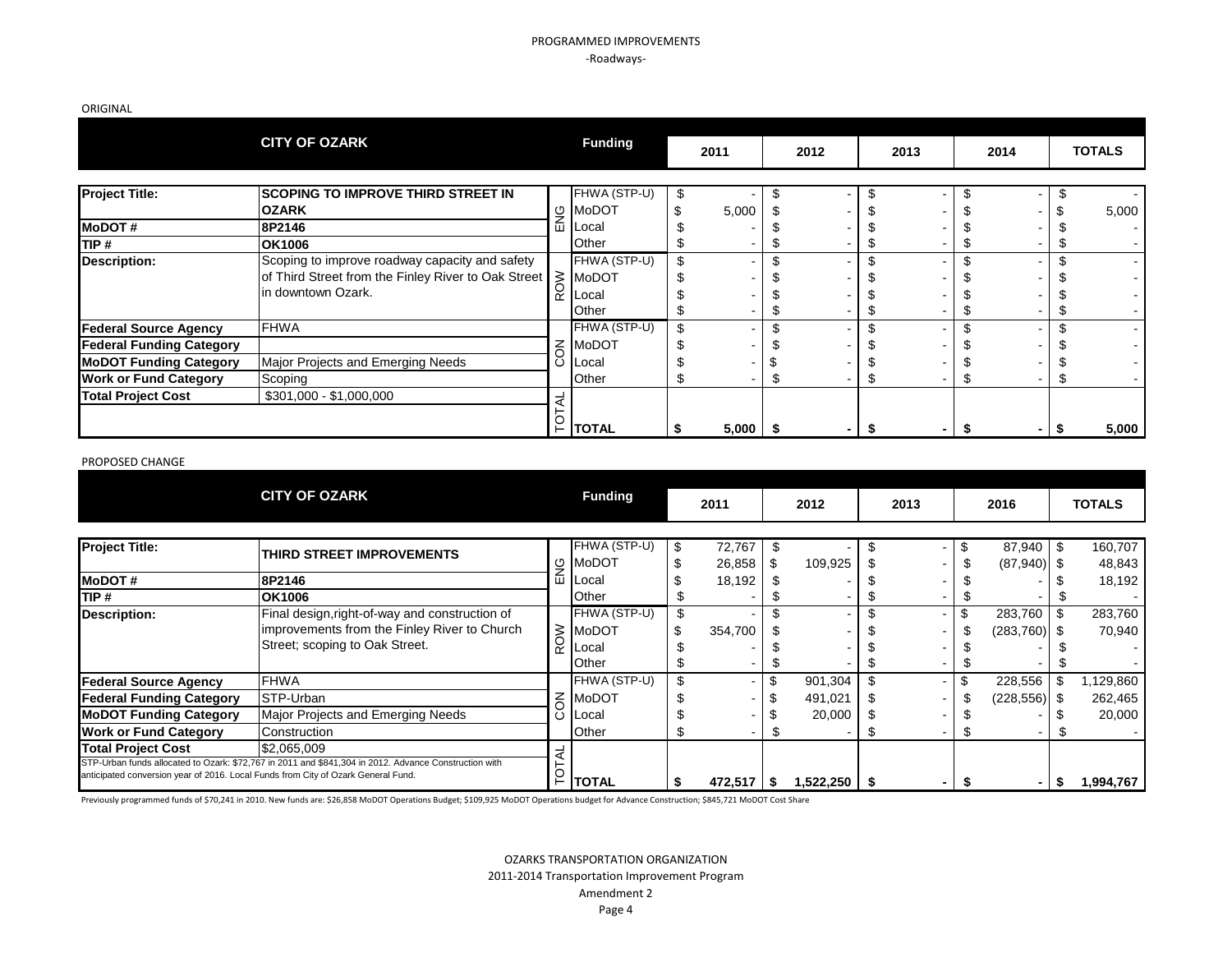# **FINANCIAL SUMMARY** - Enhancements -

# YEARLY SUMMARY

FY2011

| <b>PROJECT</b> |                       |              | <b>Federal Funding Source</b> |                               |            |               | <b>MoDOT</b>         |                           | Local                  | Other                   |    | <b>TOTAL</b> |
|----------------|-----------------------|--------------|-------------------------------|-------------------------------|------------|---------------|----------------------|---------------------------|------------------------|-------------------------|----|--------------|
|                | Enhancement           | <b>SRTS</b>  | <b>RTP</b>                    | STP-U                         | <b>STP</b> |               |                      |                           |                        |                         |    |              |
| EN0606         | \$<br>195,200         |              |                               |                               |            |               |                      | $\sqrt{2}$                | 62,800                 |                         | \$ | 258,000      |
| <b>EN0707</b>  | \$<br>227,916         |              |                               |                               |            |               |                      | \$                        | 65,584                 |                         | \$ | 293,500      |
| EN0711         | \$<br>291,036         |              |                               |                               |            |               |                      | \$                        | 77,364                 |                         | \$ | 368,400      |
| EN0802         | \$<br>480,000         |              |                               |                               |            |               |                      | \$                        | 120,000                |                         | \$ | 600,000      |
| <b>EN0808</b>  | \$<br>489,600         |              |                               |                               |            |               |                      | S.                        | 122,400                |                         | \$ | 612,000      |
| EN0809         | \$<br>58,000          |              |                               | 106,000<br>\$                 |            | \$            | 296,000              |                           |                        |                         | \$ | 460,000      |
| <b>EN0817</b>  | \$<br>364,800         |              |                               |                               |            |               |                      | \$                        | 91,200                 |                         | \$ | 456,000      |
| EN0818         | S<br>268,800          |              |                               |                               |            |               |                      | \$                        | 67,200                 |                         | \$ | 336,000      |
| EN0906         | \$<br>73,000          |              |                               |                               |            |               |                      | \$                        | 18,250                 |                         | \$ | 91,250       |
| EN1002         |                       |              |                               | 50,000<br>\$                  |            |               |                      | \$                        | 12,500                 |                         | \$ | 62,500       |
| EN1006         |                       | \$<br>20,812 |                               |                               |            |               |                      |                           |                        |                         | \$ | 20,812       |
| <b>EN1008</b>  |                       | \$<br>7,700  |                               |                               |            |               |                      |                           |                        |                         | \$ | 7,700        |
| EN1101         |                       |              |                               |                               |            | \$            | 3,000                |                           |                        |                         | \$ | 3,000        |
| EN1102         |                       |              |                               |                               |            | \$            | 3,000                |                           |                        |                         | \$ | 3,000        |
| EN1103         |                       |              |                               | <b>S</b><br>16,800            |            |               |                      | \$                        | 4,000                  |                         | S  | 20,800       |
| <b>EN1104</b>  |                       |              |                               | S.<br>8,000                   |            |               |                      | \$                        | 2,000                  |                         | \$ | 10,000       |
| <b>EN1105</b>  |                       |              |                               | \$<br>2,000                   |            |               |                      | \$                        | 400                    |                         | \$ | 2,400        |
| <b>EN1106</b>  | \$<br>119,840         |              |                               |                               |            |               |                      | \$                        | 29,960                 |                         | \$ | 149,800      |
| <b>EN1107</b>  | \$<br>25,078          |              |                               |                               |            |               |                      | $\sqrt{2}$                | 6,269                  |                         | \$ | 31,347       |
| <b>EN1108</b>  | 147,232<br>\$         |              |                               |                               |            |               |                      | \$                        | 36,808                 |                         | \$ | 184,040      |
| <b>EN1109</b>  | \$<br>353,395         |              |                               |                               |            |               |                      | $\mathfrak{F}$            | 88,349                 |                         | \$ | 441,744      |
| <b>EN1110</b>  | \$<br>256,000         |              |                               |                               |            |               |                      | $\overline{\mathcal{L}}$  | 60,000                 | \$<br>4,000             |    | 320,000      |
| <b>EN1111</b>  | \$<br>200,000         |              |                               |                               |            |               |                      | \$                        | 47,500                 | \$<br>2,500             | \$ | 250,000      |
| <b>EN1112</b>  | \$<br>100,000         |              |                               |                               |            |               |                      | $\overline{\$}$           | 25,000                 |                         | \$ | 125,000      |
| <b>EN1113</b>  | \$<br>216,000         |              |                               |                               |            |               |                      | $\boldsymbol{\mathsf{s}}$ | 54,000                 |                         | \$ | 270,000      |
| <b>EN1114</b>  | \$<br>199,967         |              |                               |                               |            |               |                      | \$                        | 24,992                 | 25,000<br>$\mathcal{F}$ | \$ | 249,959      |
| <b>TOTAL</b>   | $4,065,864$ \$<br>\$. | $28,512$ \$  |                               | $182,800$ $\sqrt{3}$<br>$-13$ | ×          | $\mathbf{\$}$ | $302,000$ $\sqrt{5}$ |                           | $1,016,576$ $\sqrt{$}$ | $31,500$ $5$            |    | 5,627,252    |

FY2012

| <b>IPROJECT</b> |             |             | <b>Federal Funding Source</b> |              |           | <b>MoDOT</b> | ∟ocal | Other | <b>TOTAL</b> |
|-----------------|-------------|-------------|-------------------------------|--------------|-----------|--------------|-------|-------|--------------|
|                 | Enhancement | <b>SRTS</b> | <b>RTI</b>                    | <b>STP-L</b> | $\sim$ TD |              |       |       |              |
| EN1102          |             |             |                               |              |           | 537,000      |       |       | 537,000      |
| <b>TOTAL</b>    |             |             |                               |              |           | 537,000      |       |       | 537,000      |

| <b>IPROJECT</b> |             |             | Federal Funding Source |       |             | <b>MoDOT</b> | Local | Other | <b>TOTAL</b> |
|-----------------|-------------|-------------|------------------------|-------|-------------|--------------|-------|-------|--------------|
|                 | Enhancement | <b>SRTS</b> | <b>RTF</b>             | STP-U | $-$         |              |       |       |              |
| <b>EN0809</b>   |             |             |                        |       | 361,600     | (361.600)    |       |       |              |
| <b>TOTAL</b>    |             |             |                        |       | .600<br>361 | (361, 600)   |       |       |              |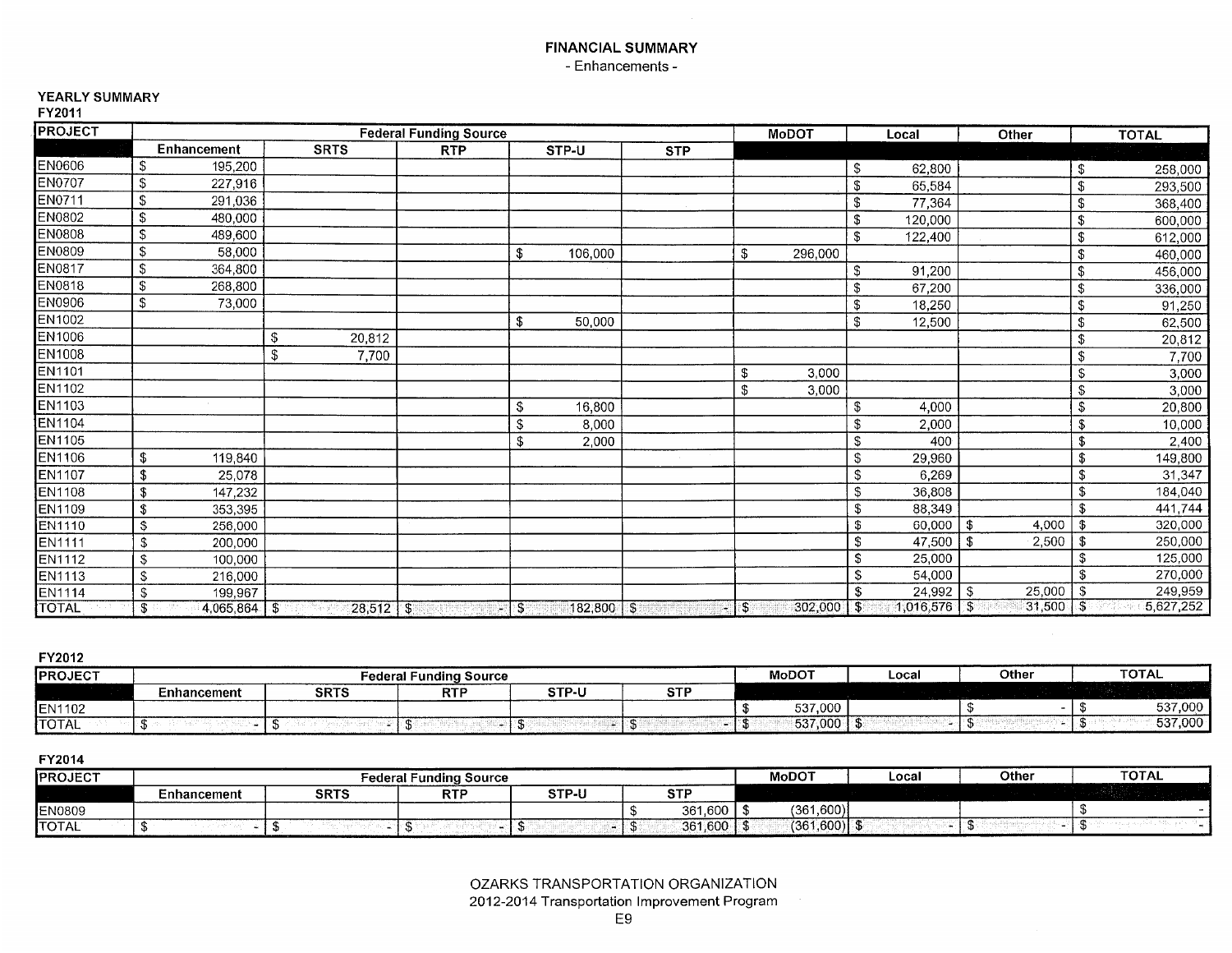# **FINANCIAL SUMMARY** - Enhancements -

| .              |                    |             |                    |       |            |                        |                          |       |              |
|----------------|--------------------|-------------|--------------------|-------|------------|------------------------|--------------------------|-------|--------------|
| <b>PROJECT</b> |                    | ∹ederal     | Fundina<br>∍Source |       |            | <b>MoDOT</b>           | Local                    | Other | <b>TOTAL</b> |
|                | <b>Enhancement</b> | <b>SRTS</b> | DTD<br>κı.         | STP-U | <b>CTD</b> |                        |                          |       |              |
| EN1102         |                    |             |                    |       | 428,000    | (428,000)              |                          |       |              |
| <b>TOTAL</b>   |                    |             |                    |       | 428,000    | $(428,000)$ \ \;<br>三群 | $\overline{\phantom{a}}$ |       |              |

|                |             |                |             | <b>Federal Funding Source</b> |            |            | <b>MoDOT</b> | Local       | Other    | <b>TOTAL</b> |
|----------------|-------------|----------------|-------------|-------------------------------|------------|------------|--------------|-------------|----------|--------------|
|                | Enhancement |                | <b>SRTS</b> | <b>RTF</b>                    | STP-U      | <b>STP</b> |              |             |          |              |
| <b>TOTAL</b>   |             |                |             |                               |            |            |              |             |          |              |
| <b>PROGRAM</b> |             | 4,065,864   \$ | 28,512      |                               | 182,800.00 | 789,600    | 49,400       | ∣ 016,576,، | $31,500$ | 6.164.252    |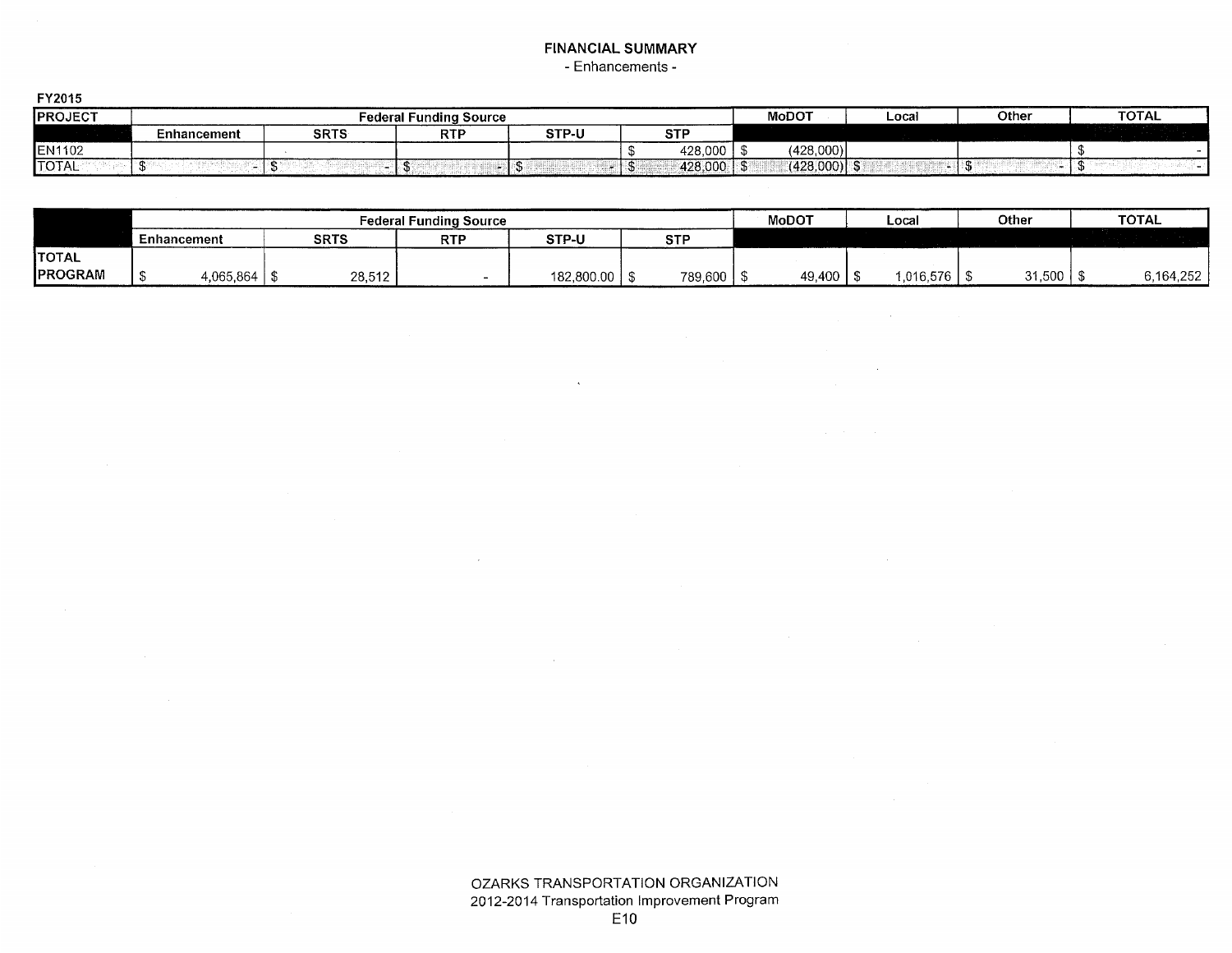## **YEARLY SUMMARY**

| <b>PROJECT</b>     |            |                 |                |               | <b>FHWA Federal Funding Source</b> |              |               |            |               |               | <b>MoDOT</b>      | Local      |              | Other                   |        |               | <b>TOTAL</b> |
|--------------------|------------|-----------------|----------------|---------------|------------------------------------|--------------|---------------|------------|---------------|---------------|-------------------|------------|--------------|-------------------------|--------|---------------|--------------|
|                    | <b>STP</b> | STP-Urban       | <b>NHS</b>     | <b>ITS</b>    | I/M                                | 130          | <b>Bridge</b> | <b>BRM</b> | <b>BRO</b>    |               |                   |            |              |                         |        |               |              |
| MO0908             |            |                 |                |               |                                    |              |               |            |               |               | $$1,447,000$ \ \$ |            | 161,000      |                         |        |               | \$1,608,000  |
| MO1007             |            |                 |                |               |                                    |              |               |            |               | $\mathbb{S}$  | 215,000           |            |              |                         |        | \$            | 215,000      |
| MO1010             |            |                 |                |               |                                    |              |               |            |               | \$            | 285,000           |            |              |                         |        | \$            | 285,000      |
| MO1022             |            |                 |                | \$<br>200,742 |                                    |              |               |            |               | \$            | $40,148$ \$       |            | 40,148       |                         |        | \$            | 281,038      |
| MO1103             |            | \$<br>250,000   |                |               |                                    |              |               |            |               | \$            | 532,000           | $\sqrt{3}$ | 62,500       |                         |        | \$            | 844,500      |
| MO1104             |            |                 |                |               |                                    |              |               |            |               | \$            | 159,000           |            |              |                         |        | \$            | 159,000      |
| MO1105             |            |                 |                |               |                                    |              |               |            |               | \$            | 284,000           |            |              |                         |        | \$            | 284,000      |
| MO1106             |            |                 |                |               |                                    |              |               |            |               |               |                   |            |              | \$                      | 34,000 | \$            | 34,000       |
| MO <sub>1107</sub> |            |                 |                |               |                                    |              |               |            |               | \$            | 2,000             |            |              |                         |        | $\mathbf{s}$  | 2,000        |
| MO <sub>1150</sub> |            |                 |                |               |                                    |              |               |            |               | \$            | 191,000           |            |              |                         |        | \$            | 191,000      |
|                    |            |                 |                |               |                                    |              |               |            |               | \$            | 251,000           |            |              |                         |        | \$            | 251,000      |
| BA1001<br>BA1101   |            | \$<br>8,000     |                |               |                                    |              |               |            |               |               |                   | \$         | 2,000        |                         |        | \$            | 10,000       |
| CC0901             |            |                 |                |               |                                    |              |               |            |               | \$            | 10,000            |            |              |                         |        | \$            | 10,000       |
| CC1001             |            |                 |                |               |                                    |              |               |            | \$<br>396,800 |               |                   | \$         | 99,200       |                         |        | \$            | 496,000      |
| CC1101             |            |                 |                |               |                                    |              |               |            |               | \$            | 500,000           |            |              |                         |        | \$            | 500,000      |
| CC1102             |            |                 |                |               |                                    |              |               |            |               | \$            | 5,000             |            |              |                         |        | \$            | 5,000        |
| CC1110             |            |                 |                |               |                                    |              |               |            |               | \$            | 2,000             |            |              |                         |        | \$            | 2,000        |
| GR1010             |            | \$<br>320,000   |                |               |                                    |              |               |            |               | $\mathfrak s$ | 5,000             |            |              | \$                      | 80,000 | $\mathfrak s$ | 405,000      |
| GR1100             |            |                 |                |               |                                    |              |               |            |               | \$            | 214,000           |            |              |                         |        | \$            | 214,000      |
| GR1101             |            |                 |                |               |                                    |              |               |            |               | \$            | 1,000             |            |              |                         |        | \$            | 1,000        |
| GR1102             |            |                 |                |               |                                    |              |               |            |               | $\mathfrak s$ | 1,000             |            |              |                         |        | \$            | 1,000        |
| GR1103             |            |                 |                |               |                                    |              |               |            |               | $\mathfrak s$ | 140,000           |            |              |                         |        | \$            | 140,000      |
| GR1105             |            |                 |                |               |                                    |              |               |            | \$<br>805,600 |               |                   | \$         | 201,400      |                         |        | \$            | 1,007,000    |
| GR1106             |            |                 |                |               |                                    |              |               |            |               | \$            | 886,000           |            |              |                         |        | \$            | 886,000      |
| NX0602             |            | \$<br>36,928    |                |               |                                    |              |               |            |               |               |                   | \$         | 9,232        |                         |        | \$            | 46,160       |
| NX0701             |            | \$<br>226,055   |                |               |                                    |              |               |            |               |               |                   | \$         | 56,313       |                         |        | \$            | 282,368      |
| NX0901             |            | \$<br>633,955   |                |               |                                    |              |               |            |               | \$            | 15,000            | -\$        | 143,489      |                         |        | \$            | 792,444      |
| NX0905             |            | \$<br>217,134   |                |               |                                    |              |               |            |               |               |                   | \$         | 73,384       |                         |        | \$            | 290,518      |
| NX0906             |            | \$<br>119,913   |                |               |                                    |              |               |            |               | \$            | 5,000             | $\sqrt{3}$ | 49,737       |                         |        | \$            | 174,650      |
| OK1004             |            |                 |                |               |                                    |              |               |            |               | \$            | 100,000           |            |              |                         |        | \$            | 100,000      |
| OK1006             |            | \$<br>72,767    |                |               |                                    |              |               |            |               | \$            | 381,558           | <b>S</b>   | 18,192       |                         |        | \$            | 472,517      |
| OK1101             |            |                 |                |               |                                    |              |               |            |               | \$            | 5,000             |            |              |                         |        | \$            | 5,000        |
| RG0901             |            |                 |                |               |                                    |              |               |            |               | $\mathfrak s$ | 5,000             |            |              |                         |        | \$            | 5,000        |
| RP1002             |            |                 |                |               |                                    |              |               |            |               | \$            | 5,000             |            |              |                         |        | \$            | 5,000        |
| RP1101             |            |                 |                |               |                                    |              |               |            |               | \$            | 272,000           |            |              |                         |        | \$            | 272,000      |
| RP1102             |            |                 |                |               |                                    |              |               |            |               | \$            | 109,000           |            |              |                         |        | \$            | 109,000      |
| RP1103             |            |                 |                |               |                                    | \$<br>28,800 |               |            |               | \$            | 3,200             | l \$       | 8,000        | $\sqrt[6]{\frac{1}{2}}$ | 8,000  | $\mathfrak s$ | 48,000       |
| RP1104             |            |                 |                |               |                                    |              |               |            |               | \$            | 5,000             |            |              |                         |        | \$            | 5,000        |
| SP0911             |            |                 |                |               |                                    |              |               |            |               | \$            | 6,494,000         |            | \$ 1,000,000 |                         |        | \$            | 7,494,000    |
| SP1015             |            | \$<br>1,800,000 | 999,829<br>-\$ |               |                                    |              |               |            |               | \$            | 4,763,171         | -\$        | 200,000      |                         |        | \$            | 7,763,000    |
| SP1016             |            | \$<br>307,200   |                |               |                                    |              |               |            |               | \$            | 282,000           | $\sqrt{3}$ | 76,800       |                         |        | \$            | 666,000      |
| SP1018             |            |                 | \$<br>100,000  |               |                                    |              |               |            |               |               |                   |            |              |                         |        | $\mathbb{S}$  | 100,000      |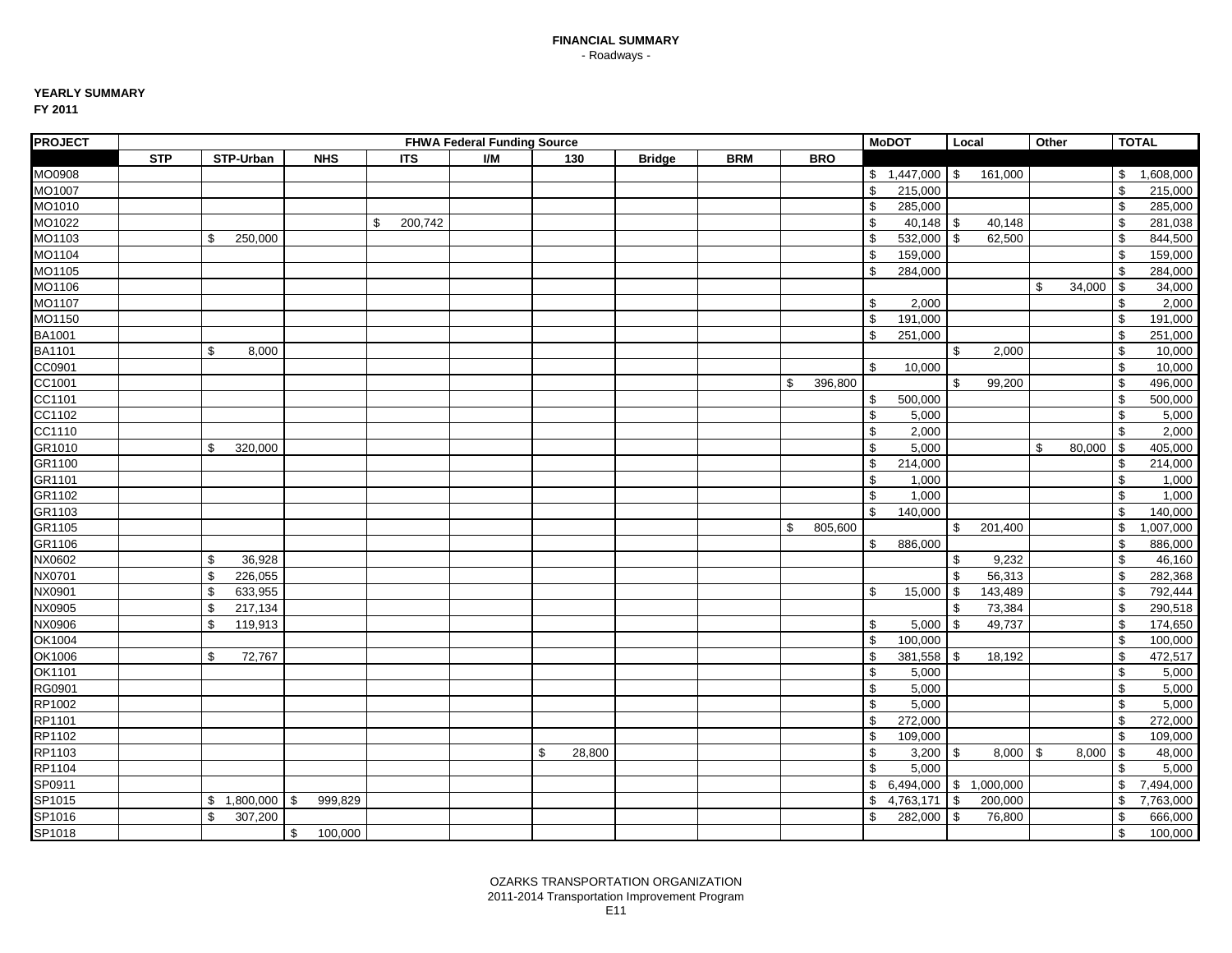#### **FY 2011 continued**

| <b>PROJECT</b> |            |            |                                 |              | <b>FHWA Federal Funding Source</b> |                      |               | <b>MoDOT</b>           | Local      | Other                                           | <b>TOTAL</b> |  |                         |
|----------------|------------|------------|---------------------------------|--------------|------------------------------------|----------------------|---------------|------------------------|------------|-------------------------------------------------|--------------|--|-------------------------|
|                | <b>STP</b> | STP-Urban  | <b>NHS</b>                      | <b>ITS</b>   | I/M                                | 130                  | <b>Bridge</b> | <b>BRM</b>             | <b>BRO</b> |                                                 |              |  |                         |
| SP1019         |            |            |                                 |              |                                    |                      |               |                        |            | \$<br>5,000                                     |              |  | \$<br>5,000             |
| SP1020         |            |            |                                 |              |                                    |                      |               |                        |            | 5,060,000<br>\$                                 |              |  | 5,060,000<br>\$         |
| SP1021         |            |            |                                 |              |                                    |                      |               |                        |            | 73,000                                          |              |  | 73,000                  |
| SP1101         |            |            |                                 |              |                                    |                      |               |                        |            | 405,000<br>\$                                   |              |  | 405,000                 |
| SP1102         |            |            |                                 |              |                                    |                      |               |                        |            | 569,000                                         |              |  | 569,000                 |
| SP1103         |            |            |                                 |              |                                    |                      |               |                        |            | ,000,000<br>\$                                  |              |  | ,000,000                |
| SP1104         |            |            |                                 |              |                                    |                      |               |                        |            | ,660,000<br>\$                                  |              |  | ,660,000                |
| SP1105         |            |            |                                 |              |                                    |                      |               |                        |            | 200,000                                         |              |  | 200,000                 |
| SP1106         |            |            |                                 |              |                                    |                      |               |                        |            | 5,000<br>\$.                                    |              |  | 5,000<br>\$             |
| SP1108         |            |            |                                 |              |                                    |                      |               |                        |            | 150,000<br>£.                                   |              |  | 150,000                 |
| SP1109         |            |            |                                 |              |                                    |                      |               |                        |            | 340,000                                         |              |  | 340,000                 |
| SP1111         |            |            |                                 |              |                                    |                      |               |                        |            | 789,000<br>ď.                                   |              |  | 789,000                 |
| SP1112         |            |            |                                 |              |                                    |                      |               |                        |            | 5,000                                           |              |  | 5,000                   |
| SP1113         |            |            |                                 |              |                                    | -\$<br>40,000        |               |                        |            | 10,000                                          |              |  | 50,000                  |
| SP1120         |            |            |                                 |              |                                    | \$<br>2,400          |               |                        |            | \$<br>600                                       |              |  | 3,000<br>\$             |
| SP1121         |            |            |                                 |              |                                    |                      |               |                        |            | ,159,000<br>\$                                  |              |  | ,159,000<br>\$          |
| ST1101         |            |            |                                 |              |                                    |                      |               |                        |            | 1,000                                           |              |  | 1,000                   |
| ST1102         |            |            |                                 |              |                                    |                      |               |                        |            | 281,000<br>\$                                   |              |  | 281,000                 |
| WI1001         |            |            |                                 |              |                                    |                      |               |                        |            | 3,000<br>\$                                     |              |  | 3,000                   |
| <b>TOTAL</b>   | - 5        | \$<br>- 11 | $3,991,952$   \$ 1,099,829   \$ | $200,742$ \$ | $\sim$                             | $71,330$   \$<br>-\$ | ٠             | - \$<br>$\blacksquare$ | \$         | $1,202,400$   \$ 29,330,677   \$ 2,201,395   \$ |              |  | 122,000   \$ 38,220,325 |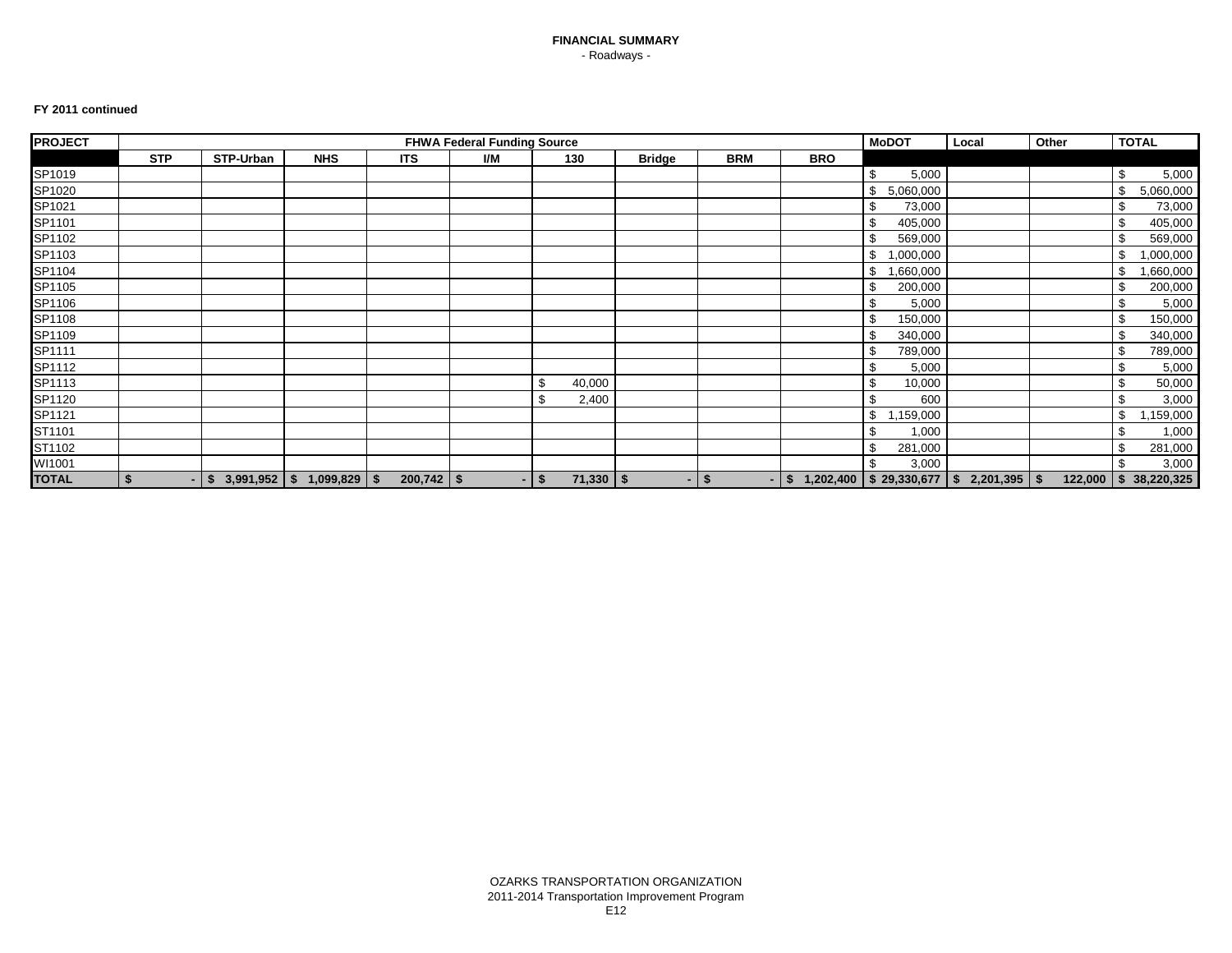| <b>PROJECT</b>     |            |                 |                                     |            | <b>FHWA Federal Funding Source</b> |              |                          |            |            |     | <b>MoDOT</b>                         | Local      |             | Other |        | <b>TOTAL</b>    |
|--------------------|------------|-----------------|-------------------------------------|------------|------------------------------------|--------------|--------------------------|------------|------------|-----|--------------------------------------|------------|-------------|-------|--------|-----------------|
|                    | <b>STP</b> | STP-Urban       | <b>NHS</b>                          | <b>ITS</b> | I/M                                | 130          | <b>Bridge</b>            | <b>BRM</b> | <b>BRO</b> |     |                                      |            |             |       |        |                 |
| MO1007             |            |                 |                                     |            |                                    |              |                          |            |            | \$  | 221,000                              |            |             |       |        | \$<br>221,000   |
| MO1106             |            |                 |                                     |            |                                    |              |                          |            |            |     |                                      |            |             | \$    | 27,000 | \$<br>27,000    |
| MO <sub>1150</sub> |            |                 |                                     |            |                                    |              |                          |            |            | \$  | 196,000                              |            |             |       |        | \$<br>196,000   |
| MO1203             |            | 258,000<br>\$   |                                     |            |                                    |              |                          |            |            |     | 701,000                              | $\sqrt{3}$ | 64,500      |       |        | \$<br>,023,500  |
| MO1204             |            |                 |                                     |            |                                    |              |                          |            |            | \$  | 44,000                               |            |             |       |        | \$<br>44,000    |
| MO <sub>1205</sub> |            |                 |                                     |            |                                    |              |                          |            |            | \$  | 284,000                              |            |             |       |        | \$<br>284,000   |
| MO1206             |            |                 |                                     |            |                                    |              |                          |            |            | \$  | 1,000                                |            |             |       |        | \$<br>1,000     |
| CC1102             |            |                 |                                     |            |                                    |              |                          |            |            | \$  | 5,000                                |            |             |       |        | \$<br>5,000     |
| CC1110             |            |                 |                                     |            |                                    |              |                          |            |            | \$  | 1,000                                |            |             |       |        | \$<br>1,000     |
| GR1101             |            |                 |                                     |            |                                    |              |                          |            |            | \$  | 1,000                                |            |             |       |        | \$<br>1,000     |
| GR1102             |            |                 |                                     |            |                                    |              |                          |            |            | \$  | 70,000                               |            |             |       |        | \$<br>70,000    |
| GR1104             |            |                 |                                     |            |                                    | \$<br>80,000 |                          |            |            | \$  | 20,000                               |            |             |       |        | \$<br>100,000   |
| NX0601             |            | \$<br>1,641,975 |                                     |            |                                    |              |                          |            |            |     |                                      | \$         | 410,494     |       |        | \$<br>2,052,469 |
| NX0801             |            | \$<br>84,800    |                                     |            |                                    |              |                          |            |            |     |                                      | \$         | 21,200      |       |        | \$<br>106,000   |
| OK1004             |            |                 |                                     |            |                                    |              |                          |            |            | \$  | 428,000                              |            |             |       |        | \$<br>428,000   |
| OK1006             |            | \$<br>901,304   |                                     |            |                                    |              |                          |            |            | \$  | 600,946                              | l \$       | 20,000      |       |        | \$<br>1,522,250 |
| OK1101             |            |                 |                                     |            |                                    |              |                          |            |            | \$. | 5,000                                |            |             |       |        | \$<br>5,000     |
| SP1016             |            | \$1,896,909     |                                     |            |                                    |              |                          |            |            |     | \$2,917,000                          |            | \$1,203,091 |       |        | \$<br>6,017,000 |
| SP1018<br>SP1019   |            |                 | \$1,203,000                         |            |                                    |              |                          |            |            |     |                                      |            |             |       |        | \$<br>1,203,000 |
|                    |            |                 |                                     |            |                                    |              |                          |            |            | \$  | 5,000                                |            |             |       |        | \$<br>5,000     |
| SP1021             |            |                 |                                     |            |                                    |              |                          |            |            | \$  | 72,000                               |            |             |       |        | \$<br>72,000    |
| SP1105             |            |                 |                                     |            |                                    |              | \$2,549,624              |            |            | \$  | ,125,406                             |            |             |       |        | \$<br>3,675,030 |
| SP1106             |            |                 |                                     |            |                                    |              |                          |            |            |     | 918,000                              |            | \$1,246,600 |       |        | 2,164,600       |
| SP1107             |            |                 |                                     |            |                                    |              |                          |            |            | \$  | 4,305,000                            |            |             |       |        | \$<br>4,305,000 |
| SP1109             |            |                 |                                     |            |                                    |              |                          |            |            | \$  | 140,000                              |            |             |       |        | \$<br>140,000   |
| SP1110             |            |                 |                                     |            |                                    |              |                          |            |            | \$  | 10,000                               |            |             |       |        | \$<br>10,000    |
| SP1112<br>ST1101   |            |                 |                                     |            |                                    |              |                          |            |            | \$  | 5,000                                |            |             |       |        | \$<br>5,000     |
|                    |            |                 |                                     |            |                                    |              |                          |            |            | \$. | 15,000                               |            |             |       |        | \$<br>15,000    |
| <b>TOTAL</b>       | \$         |                 | $$4,782,988 \mid $1,203,000 \mid $$ |            | \$                                 | \$           | $80,000$ \$ 2,549,624 \$ | $\sim$     | \$         |     | $$12,090,352 \mid $2,965,885 \mid $$ |            |             |       | 27,000 | \$23,698,849    |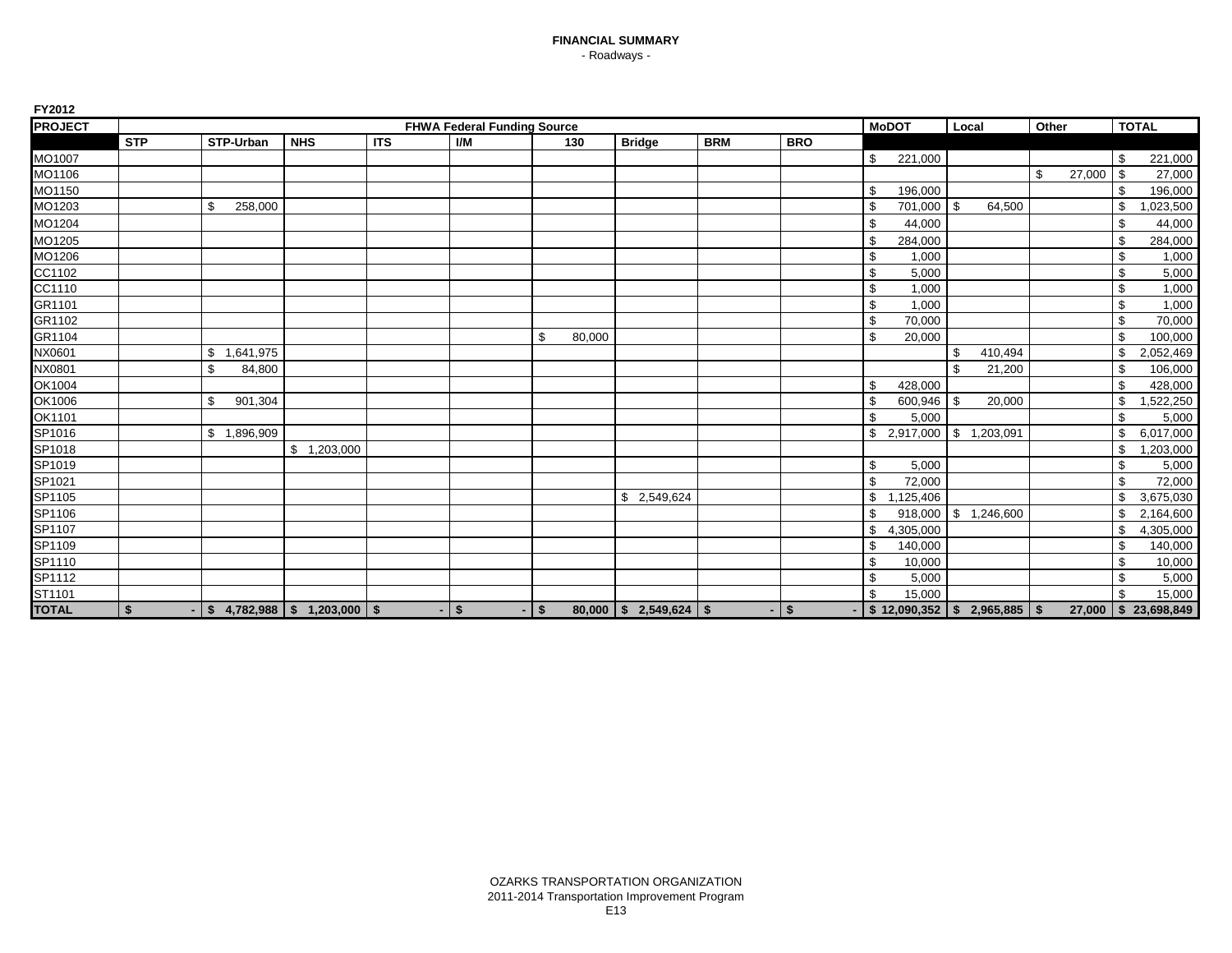| <b>PROJECT</b> |            |                           |                |            | <b>FHWA Federal Funding Source</b> |              |                |               |                  |            | <b>MoDOT</b>         | Local |               | Other |       | <b>TOTAL</b>            |
|----------------|------------|---------------------------|----------------|------------|------------------------------------|--------------|----------------|---------------|------------------|------------|----------------------|-------|---------------|-------|-------|-------------------------|
|                | <b>STP</b> | STP-Urban                 | <b>NHS</b>     | <b>ITS</b> | I/M                                |              | 130            | <b>Bridge</b> | <b>BRM</b>       | <b>BRO</b> |                      |       |               |       |       |                         |
| MO1007         |            |                           |                |            |                                    |              |                |               |                  |            | \$<br>227,000        |       |               |       |       | \$<br>227,000           |
| MO1106         |            |                           |                |            |                                    |              |                |               |                  |            |                      |       |               | \$    | 7,000 | \$<br>7,000             |
| MO1150         |            |                           |                |            |                                    |              |                |               |                  |            | \$<br>202,000        |       |               |       |       | \$<br>202,000           |
| MO1206         |            |                           |                |            |                                    |              |                |               |                  |            | \$<br>5,000          |       |               |       |       | \$<br>5,000             |
| MO1303         |            | \$<br>266,000             |                |            |                                    |              |                |               |                  |            | \$<br>722,000 \$     |       | 66,500        |       |       | \$<br>,054,500          |
| MO1304         |            |                           |                |            |                                    |              |                |               |                  |            | \$<br>39,000         |       |               |       |       | \$<br>39,000            |
| MO1305         |            |                           |                |            |                                    |              |                |               |                  |            | \$<br>284,000        |       |               |       |       | \$<br>284,000           |
| MO1306         |            |                           |                |            |                                    |              |                |               |                  |            | \$<br>20,000         |       |               |       |       | \$<br>20,000            |
| GR1101         |            |                           |                |            |                                    |              |                |               |                  |            | \$<br>,396,000       |       |               |       |       | \$<br>,396,000          |
| GR1104         |            |                           |                |            |                                    | \$           | 40,000         |               |                  |            | \$<br>10,000         |       |               |       |       | \$<br>50,000            |
| NX0703         |            | \$<br>76,000              |                |            |                                    |              |                |               |                  |            |                      | \$    | 19,000        |       |       | \$<br>95,000            |
| OK1004         |            |                           |                |            |                                    |              |                |               | \$1,000,000      |            | \$<br>2,096,000      |       |               |       |       | \$<br>3,096,000         |
| OK1101         |            |                           |                |            |                                    |              |                |               |                  |            | \$<br>5,000          |       |               |       |       | \$<br>5,000             |
| SP1018         |            |                           | \$<br>492,000  |            |                                    |              |                |               |                  |            | 6,242,000            |       |               |       |       | \$<br>6,734,000         |
| SP1021         |            |                           |                |            |                                    |              |                |               |                  |            | \$<br>1,006,000      |       |               |       |       | \$<br>1,006,000         |
| SP1107         |            |                           |                |            |                                    |              |                |               |                  |            | \$<br>,252,000<br>-1 |       |               |       |       | \$<br>,252,000          |
| SP1110         |            |                           |                |            |                                    |              |                |               |                  |            | \$<br>,699,000       |       |               |       |       | \$<br>,699,000          |
| SP1112         |            |                           |                |            |                                    |              |                |               |                  |            | \$<br>5,000          |       |               |       |       | \$<br>5,000             |
| SP1114         |            |                           |                |            |                                    | S.           | 80,000         |               |                  |            | \$<br>20,000         |       |               |       |       | \$<br>100,000           |
| SP1115         |            |                           |                |            |                                    | \$           | 80,000         |               |                  |            | \$<br>20,000         |       |               |       |       | \$<br>100,000           |
| SP1116         |            |                           |                |            |                                    | $\mathbf{f}$ | 160,000        |               |                  |            | \$<br>40,000         |       |               |       |       | \$<br>200,000           |
| SP1117         |            |                           |                |            |                                    | £            | 160,000        |               |                  |            | \$<br>40,000         |       |               |       |       | \$<br>200,000           |
| SP1118         |            |                           |                |            |                                    | \$           | 160,000        |               |                  |            | \$<br>40,000         |       |               |       |       | \$<br>200,000           |
| SP1119         |            |                           |                |            |                                    | \$           | 160,000        |               |                  |            | \$<br>40,000         |       |               |       |       | \$<br>200,000           |
| ST1101         |            |                           |                |            |                                    |              |                |               |                  |            | \$<br>649,000        |       |               |       |       | \$<br>649,000           |
| <b>TOTAL</b>   | \$         | $342,000$   \$<br>$-1$ \$ | $492,000$ \ \$ |            | $\mathbf{s}$                       | <b>S</b>     | $840,000$ \ \$ |               | $-$ \$ 1,000,000 | -\$        | $-$ \$ 16,059,000 \$ |       | $85,500$   \$ |       |       | $7,000$   \$ 18,825,500 |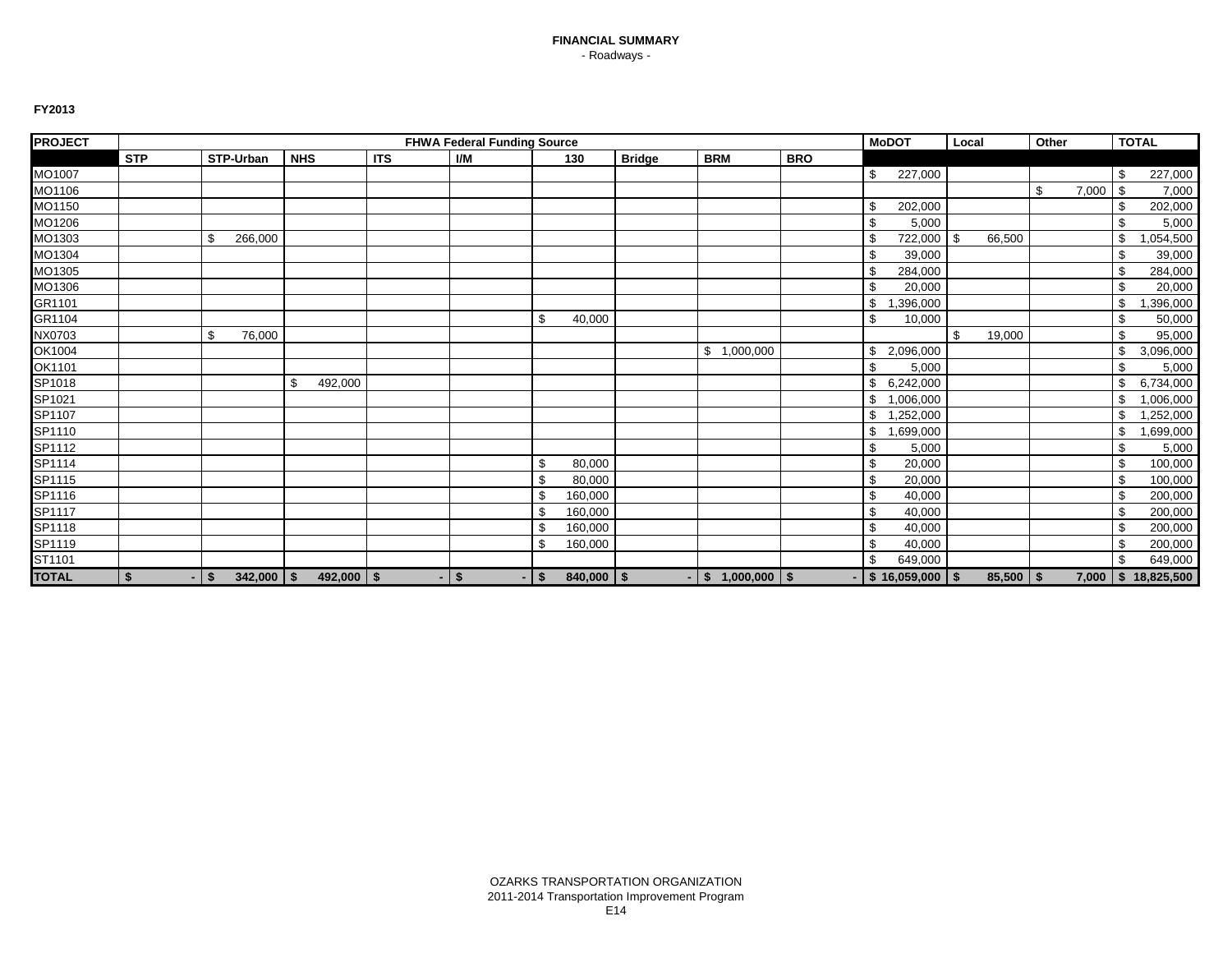| <b>PROJECT</b>   |            |                   | <b>FHWA Federal Funding Source</b> |           |                           |            |         |               |    |               |        |                           |            | <b>MoDOT</b>          | Local        | Other |    | <b>TOTAL</b> |
|------------------|------------|-------------------|------------------------------------|-----------|---------------------------|------------|---------|---------------|----|---------------|--------|---------------------------|------------|-----------------------|--------------|-------|----|--------------|
|                  | <b>STP</b> |                   |                                    | STP-Urban | <b>NHS</b>                | <b>ITS</b> | I/M     |               |    | 130           | Bridge | <b>BRM</b>                | <b>BRO</b> |                       |              |       |    |              |
| MO0908           |            | \$1,156,400       |                                    |           |                           |            |         |               |    |               |        |                           |            | \$(1,156,400)         |              |       | \$ |              |
| MO1007           |            |                   |                                    |           |                           |            |         |               |    |               |        |                           |            | 234,000               |              |       |    | 234,000      |
| MO1103           | \$         | 531,000           |                                    |           |                           |            |         |               |    |               |        |                           |            | (531,000)             |              |       |    |              |
| MO1150           |            |                   |                                    |           |                           |            |         |               |    |               |        |                           |            | 207,000               |              |       |    | 207,000      |
| MO1206           |            |                   |                                    |           |                           |            |         |               |    |               |        |                           |            | 2,260,000             |              |       |    | 2,260,000    |
| MO1306           |            |                   |                                    |           | \$                        |            |         |               |    |               |        |                           |            | 2,327,000             |              |       |    | 2,327,000    |
| MO1403           |            |                   | \$                                 | 274,000   |                           |            |         |               |    |               |        |                           |            | 744,000               | \$<br>68,500 |       |    | ,086,500     |
| MO1404           |            |                   |                                    |           |                           |            |         |               |    |               |        |                           |            | 29,000                |              |       |    | 29,000       |
| MO1405           |            |                   |                                    |           |                           |            |         |               |    |               |        |                           |            | 284,000               |              |       |    | 284,000      |
| BA1001           | \$         | 130,000           | - \$                               | 70,000    |                           |            |         |               |    |               |        |                           |            | (200,000)             |              |       | \$ |              |
| GR1103           | \$         | 109,000           |                                    |           |                           |            |         |               |    |               |        |                           |            | (109,000)             |              |       | \$ |              |
| GR1104           |            |                   |                                    |           |                           |            |         |               | \$ | 40,000        |        |                           |            | 10,000                |              |       | \$ | 50,000       |
| OK1101           |            |                   |                                    |           |                           |            |         |               |    |               |        |                           |            | 5,000                 |              |       |    | 5,000        |
| OK1006           | \$         | 600,256           |                                    |           |                           |            |         |               |    |               |        |                           |            | (600, 256)            |              |       | S  |              |
| RP1102           |            |                   |                                    |           |                           |            | \$      | 85,600        |    |               |        |                           |            | (85,600)              |              |       | \$ | $\sim$       |
| SP0911<br>SP1015 |            |                   |                                    |           | 5,815,200<br>\$.          |            |         |               |    |               |        |                           |            | \$ (5,815,200)        |              |       | \$ |              |
|                  |            |                   |                                    |           | 2,935,000                 |            |         |               |    |               |        |                           |            | \$ (2,935,000)        |              |       | S  |              |
| SP1020           | \$         | 3,811,000         |                                    |           |                           |            |         |               |    |               |        |                           |            | $$$ (3,811,000)       |              |       | \$ | $\sim$       |
| SP1101           | \$         | 314,400           |                                    |           |                           |            |         |               |    |               |        |                           |            | (314, 400)            |              |       | \$ |              |
| SP1102           | \$         | 428,000           |                                    |           |                           |            |         |               |    |               |        |                           |            | (428,000)             |              |       | \$ |              |
| SP1103           | \$         | 784,000           |                                    |           |                           |            |         |               |    |               |        |                           |            | (784,000)<br>- 35     |              |       | \$ |              |
| SP1112           |            |                   |                                    |           |                           |            |         |               |    |               |        |                           |            | 5,000                 |              |       | \$ | 5,000        |
| <b>TOTAL</b>     |            | $$7,864,056$ \ \$ |                                    |           | $344,000$ \$ 8,750,200 \$ |            | $-1$ \$ | $85,600$   \$ |    | $40,000$   \$ |        | $-1$ \$<br>$\blacksquare$ | \$         | $-$ \$(10,664,856) \$ | $68,500$ \$  | ۰     |    | 6,487,500    |